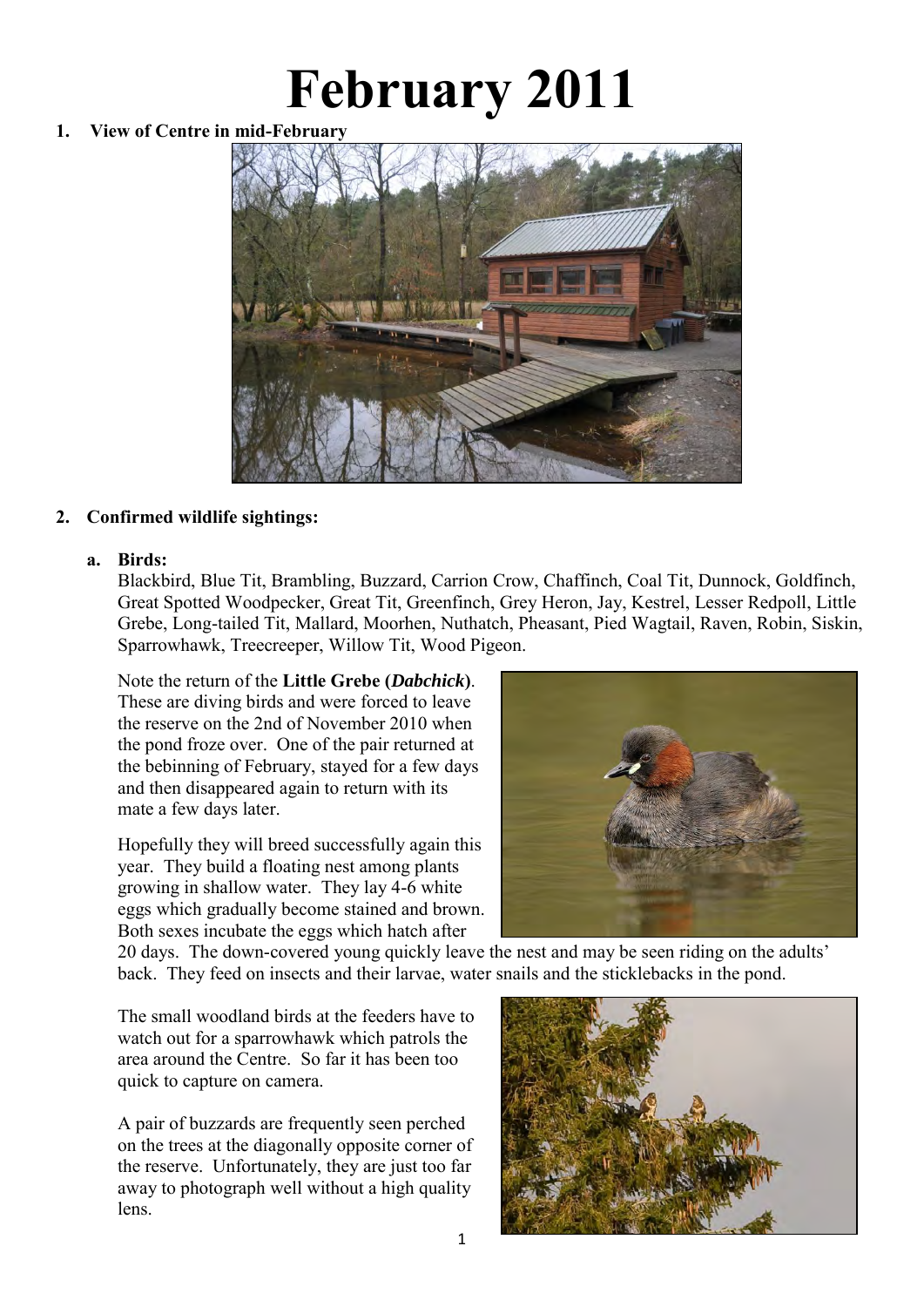#### **b. Mammals:**

Bank Vole, Fox, Mole, Rabbit, Roe Deer, Red Squirrel, Stoat, Weasel, Wood Mouse.



During the month, the Bank Vole was frequently seen below one of the bird feeders where it could take advantage of the seeds the birds dropped. It will normally feed on grasses, plants, buds, seeds, tree fruits, fungus, insects, worms and even bark in winter. They are gregarious, run and climb well and build a spherical nest beneath tree roots and clumps of brushwood. They may have  $2 - 4$  litters a year of 3-7 young.

**c. Amphibians:** A young visitor to the reserve spotted a **palmate newt** lying on the jetty. Unfortunately it was dead and there were no signs to explain how it got there.

 Look out for the frogs and toad coming to the pond to spawn in March. The first spawn is normally laid around the 17th of the month.

**c. Insects:** 

.

A common **7-spot Ladybird** was seen on a fence post in mid- February. This was a very early sighting. Usually they are not seen in any number until April.



On the  $18<sup>th</sup>$  of the month a moth was spotted on the outside wall of the equipment store. It turned out to be a species that had not been recorded at the reserve before (see below). A total of 113 species of moth have now been identified at the reserve.

#### **Dotted Border** *Agriopis marginaria*

Wingspan 27-32 mm.

 A common species distributed widely over the British Isles, there are quite a number of variations, including a virtually all-dark form, ab. *fuscata*. The females are flightless, and have only vestigial wings. The moths are out from February to April, when the males can be attracted to light. The species frequents woodland, gardens and bushy places, and the larvae feed on several different deciduous trees.



Insects to look out for next month include the Red-tailed Bumble Bee and the Peacock Butterfly

## **d. Plant Life:**

Some plants are coming out of their winter dormancy. The reed-grass around the pond is beginning sprout new leaves. So too is the honeysuckle in the woodland.

 The hazel catkins (male flowers) are growing rapidly and will soon be releasing clouds of minute pollen grains into the wind. The inconspicuous red spikes of the female flowers were also to be seen on some of the hazel bushes, but not all.

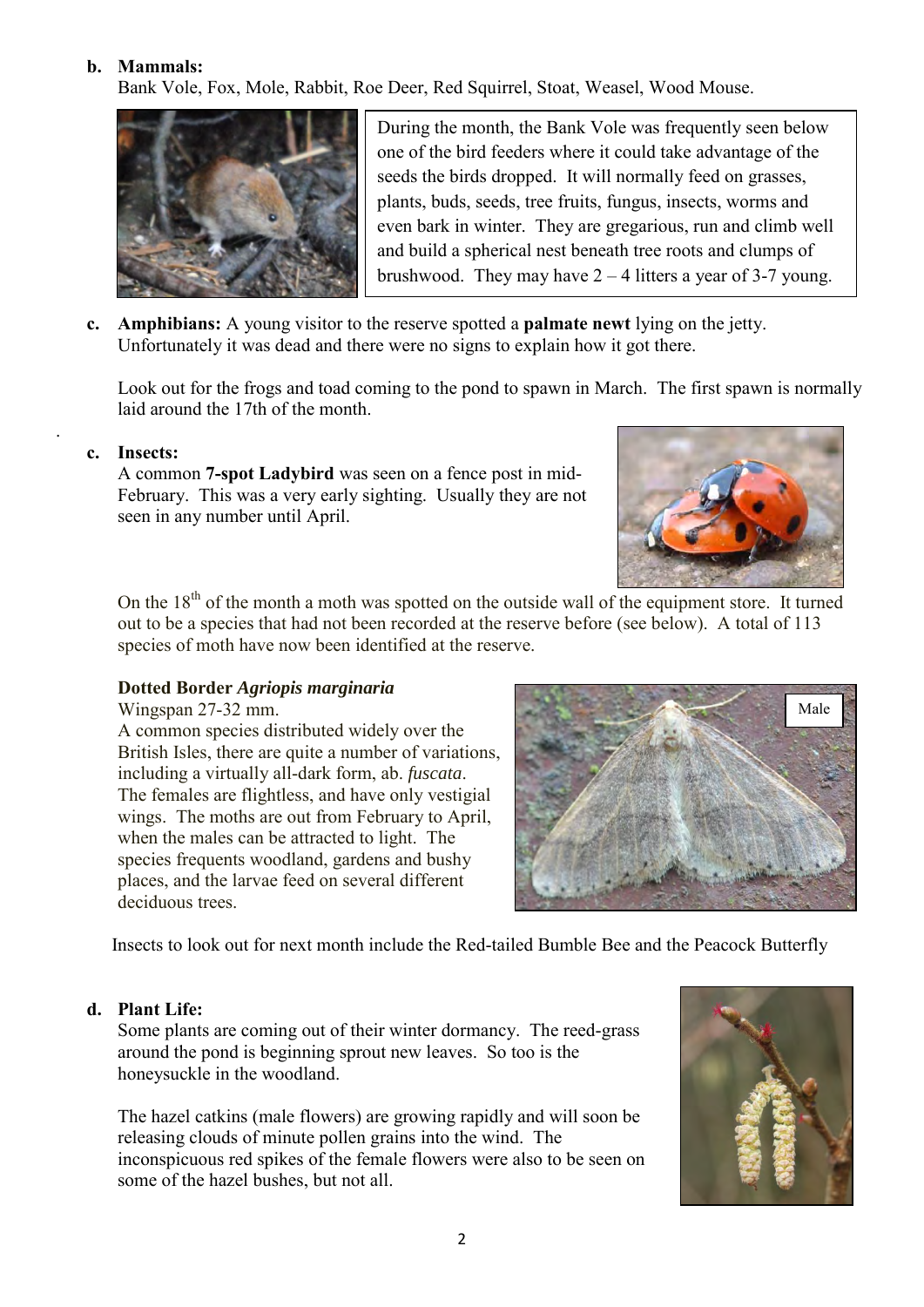#### **3. 20th February - Annual Nut Race**



On Sunday 20th February, approximately fifty people of all ages braved the cold weather to support the Annual Nut Race at Eskrigg Nature Reserve (although not all stayed for the photograph). The Trust would like to thank the many people of Lockerbie, and beyond, who sponsored a nut or gave a donation and helped to raise over **£600.** These funds will all be used to further the work of the Trust at the reserve. Thanks are also due to the volunteers who cleared the burn in preparation for the race and Liz McDonnell who donated the prizes. All children who took part received a cream egg.

The photographs were taken by Jim Rae (Reserve Manager).





Adults and children lined the burn ready to nudge on any nuts that got stuck at the sides.

The winners of this year's race were as follows: 1st prize of £25 – Red Nut number 12 – sponsored by Jim Geddes 2nd prize of £15 – Yellow Nut number 94 – sponsored by Hewitson. 3rd prize of an Easter Egg – Yellow Nut number 86 – sponsored by John M Smith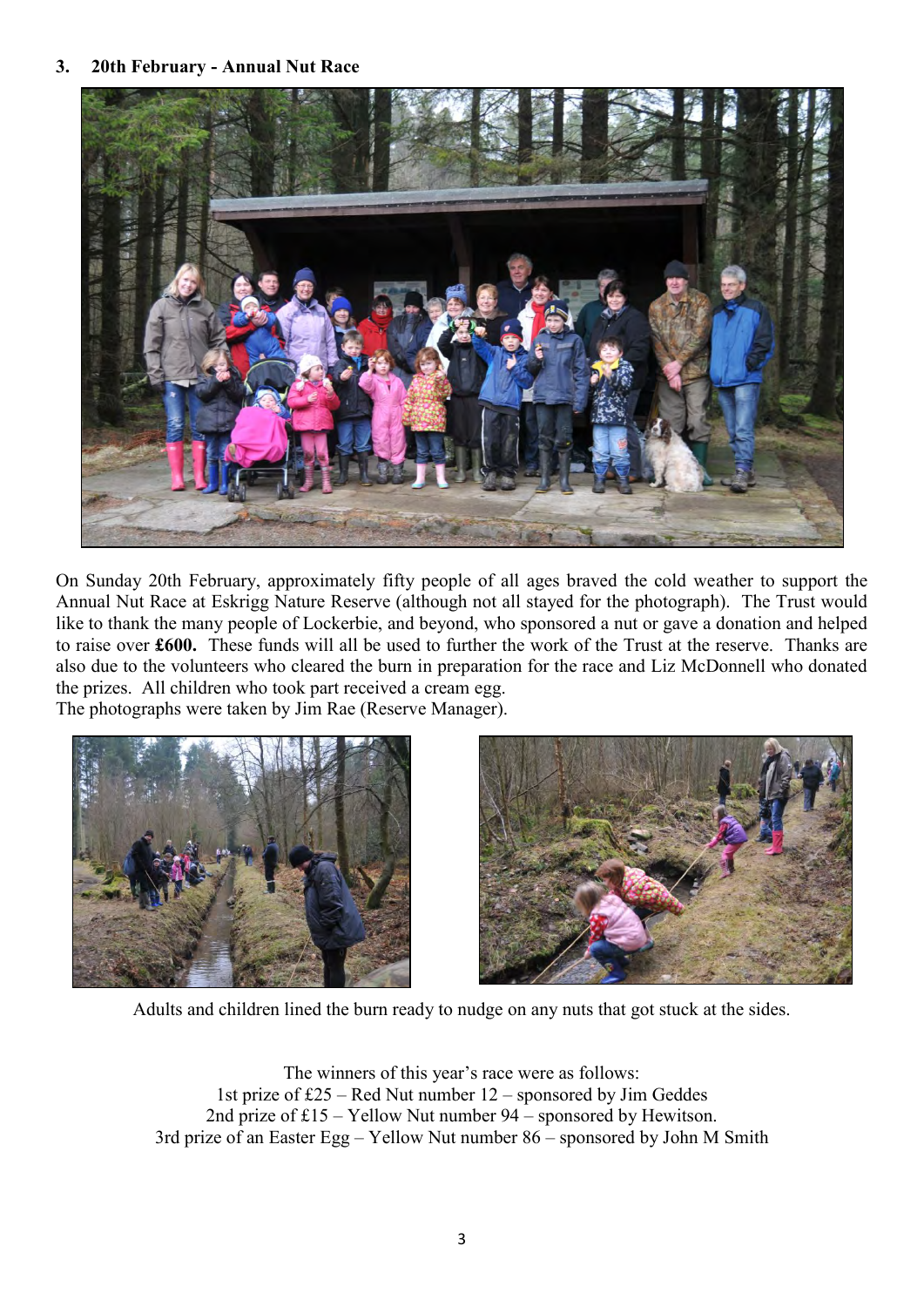#### **4. Development and mainenance:**

 **a. Completion of jetty extension** 





**b. On the February maintenance day David Hughes and Calum Harvey replaced several of the boards along the sides of the path.** 

## **5. Visitor Records**

| <b>Month</b> | <b>Total number of</b><br><b>Visitors</b> | <b>Daily Average</b><br><b>Visitors</b> |
|--------------|-------------------------------------------|-----------------------------------------|
| December     | 1251                                      |                                         |
| January      | 1472                                      | 47                                      |
| February     | 1603                                      | 57                                      |

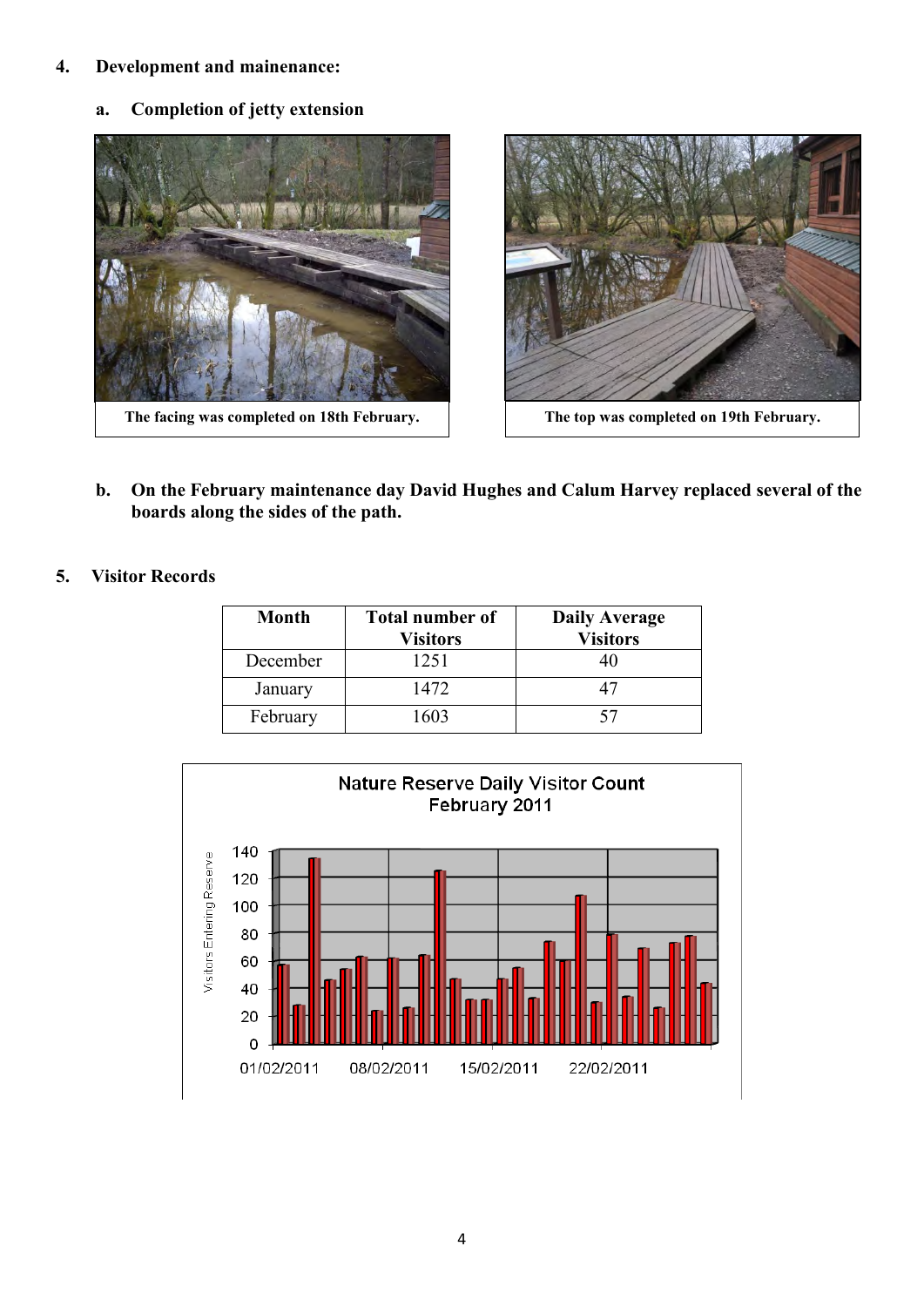## **6. Weather Records**

#### **a. Air Temperature**

| <b>Month</b> | <b>Maximum</b> | <b>Minimum</b> | Average |
|--------------|----------------|----------------|---------|
| November     | 5.4            |                |         |
| December     |                | $-17.6$        |         |
| January      | 54             | –9 ⊇           |         |
| February     |                |                |         |



## **b. Precipitation**

| Month    | Rainfall (mm) |
|----------|---------------|
| November | 57            |
| December | 29.7          |
| January  | 108.8         |
| February | 189.6         |

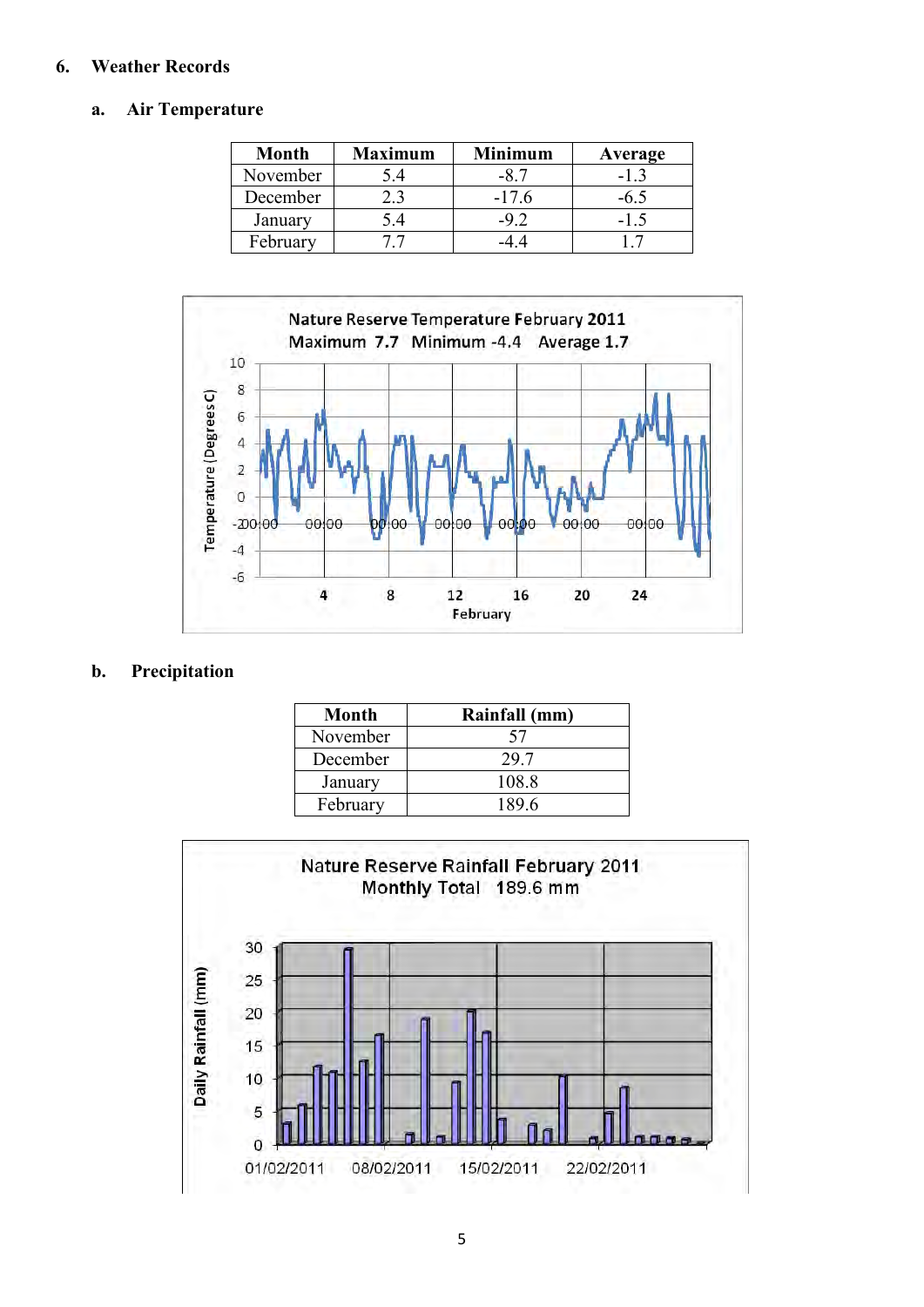**7. Lockerbie Academy activities at reserve: a. S3 Rural Studies** 







Boys put up camera to monitor squirrel feeder.  $\vert$  Girls look on and look after rest of equipment.



# **c. S1 Environmental Studies (15.02.11)**

The class were studying plant growth.

- 1. They learned how to measure the height of trees using a short stick and a tape measure.
- 2. They looked closely at the trees to identify the flowers that appear before the leaves.



Jamie McCormick was first to spot the tiny, red, female flowers of the hazel growing near the much larger male flowers known as catkins. The tiny pollen grains produced by the catkins are blown by the wind. If any land on the female flowers the flowers will be fertilised and gradually the fruit, a hazel nut, will begin to develop. We will look for the ripe hazel nuts in the autumn.



# **b. S2 Environmental Studies (10.02.11)**